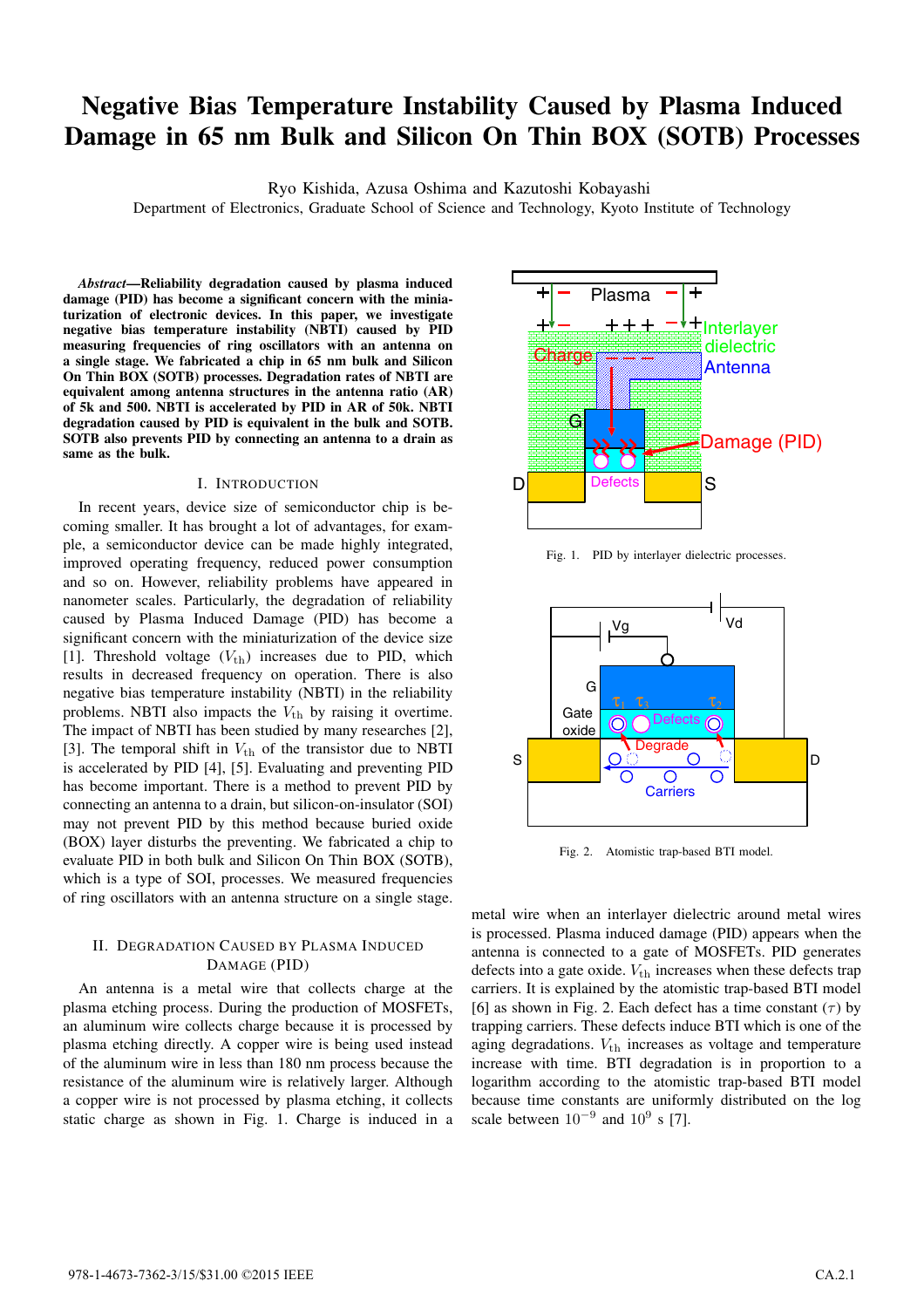

Fig. 3. Preventing PID by connecting the antenna to the drain before connecting to the gate.

There are NBTI (Negative BTI) and PBTI (Positive BTI). NBTI occurs in PMOS when  $V_{gs}$  is negative. Likewise, PBTI is observed in NMOS especially in technologies less than 45 nm with high-k gate dielectrics [8]. We consider only NBTI because our chip is fabricated in 65 nm.

There are several methods to prevent PID. Fig. 3 shows one of those methods using a PN junction formed with drain and substrate regions as a discharge path. Charge flows to the substrate through the drain by connecting the antenna to the drain before connecting the antenna to a gate. The other method is using an isolated PN junction as a diode as shown in Fig. 4. The diode is inserted near a MOSFET which has the gate connected the antenna. Charge flows to the substrate through the diode. But silicon-on-insulator (SOI) does not prevent PID in the drain because it has buried oxide (BOX) layers embedded on a wafer between a body and a substrate. Charge remains in the drain and flows to another gate of MOSFETs. Silicon on thin BOX (SOTB) is a type of fully depleted silicon-on-insulator (FD-SOI) processes [9]. It reduces variations due to impurities because it does not add any dopant to a channel of MOSFETs. A special feature of SOTB is that the BOX layer is less than 10 nm. SOTB can control a back bias because of the thin BOX layer. It may prevent PID because charge flows to the substrate by quantum tunneling as shown in Fig. 5 in a similar manner as flash memories [10]. We measured substrate leakage in a single transistor if charge flows to the substrate. Fig. 6 shows circuits for measurement of substrate leakage. The voltage of the substrate is 0 V. We measure currents between the drain (N+ region) and the substrate by changing the drain voltage. Fig. 7







Fig. 5. Charge remaining or tunneling in SOTB.

shows the results of the measurement of substrate leakage. These results are the averages of five transistors. The substrate leakage of the SOTB starts to increase from more than 2 V. Although the leakage current is too low to cause any problem in nominal operations, charge can pass through the thin BOX layer by quantum tunneling. We assume that the SOTB can prevent PID by connecting the antenna to the drain.

# III. MEASUREMENT CIRCUITS

We fabricated 11-stage ring oscillators (ROs) which have different antenna structures in a 65 nm bulk and SOTB processes. Note that the layout patterns are exactly the same in both processes except for the BOX layer. The 11-stage RO is composed of NOR gates [11] as shown in Fig. 8. We prepare an antenna which has large area. The antenna is connected to the NOR gate on the last stage. The NOR gate with the antenna at the input suffers from PID. The NOR gate at the first stage may get larger PID because a feed back wire is relatively long. A diode is inserted at the NOR gate at the first stage in order to prevent PID on it.

The RO composes NORs without NBTI as shown in Fig. 9. The NOR with NBTI next to the antenna is placed as shown in Fig. 10 in order to induce NBTI only in the NOR connected to the antenna. We call the PMOSFET in the NOR gate near VDD  $PMOS_A$  and the opposite one  $PMOS_B$ . The RO stops when ENB controlling oscillation is "1". The output of the NOR is "0". There is no NBTI in  $PMOS<sub>B</sub>$  since A is connected to ENB as shown in Fig. 9. The reason is that  $V_{gs}$ of the  $PMOS<sub>B</sub>$  is 0 V. Conversely,  $PMOS<sub>A</sub>$  gets NBTI if B is connected to ENB because  $V_{\text{gs}}$  of PMOS<sub>A</sub> is less than 0 V as shown in Fig. 10.

Fig. 11 shows connection structures of antennas. M1, M2 and M3 are the first-, second- and third-level metal wires, respectively. M1 is processed earliest in the metal wires. We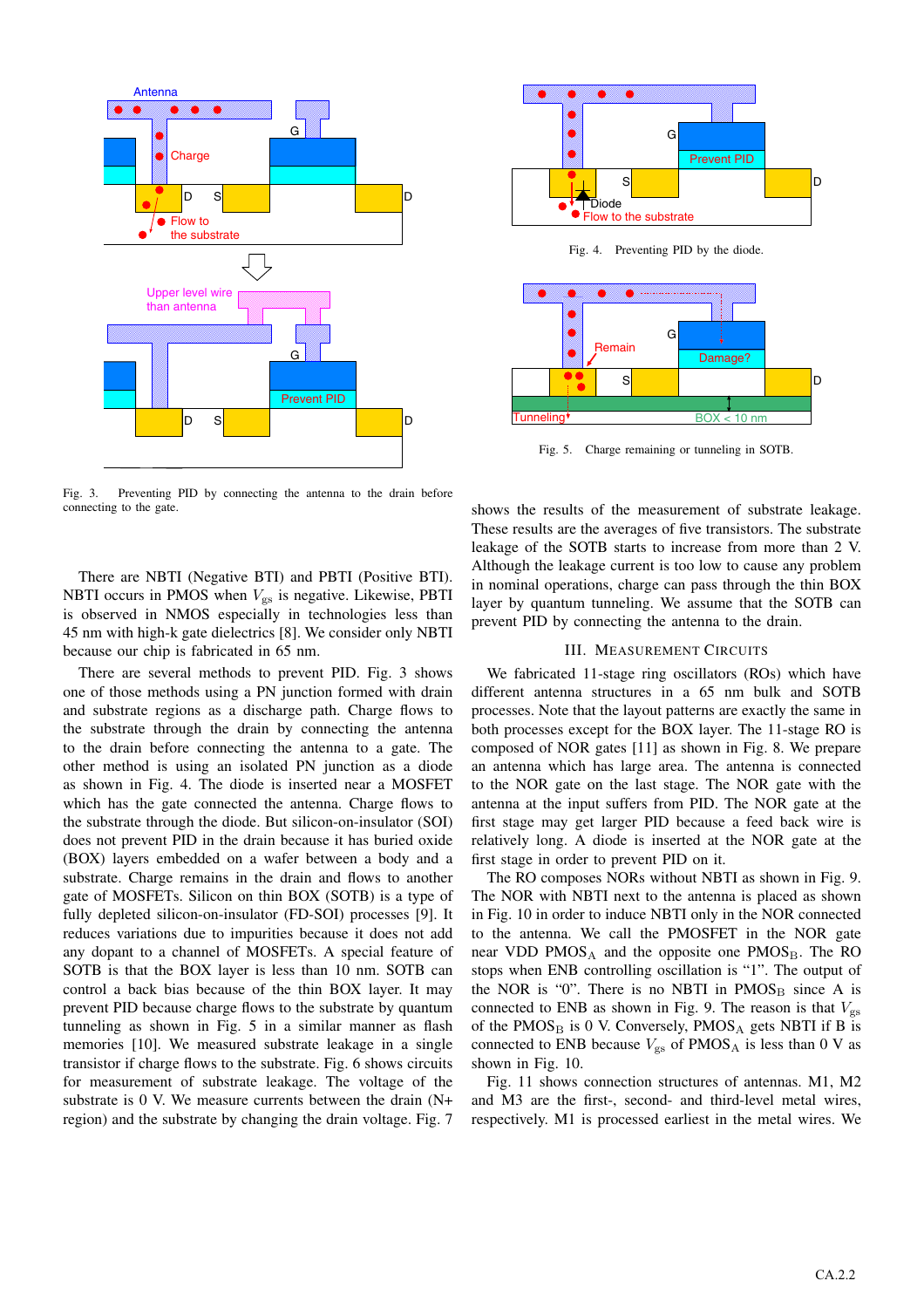

Fig. 6. Circuits for measurement of substrate leakage.



Fig. 7. Results of substrate leakage measurement.



Fig. 8. 11-stage ring oscillator for measuring frequencies of PID.



Fig. 9. NOR without NBTI. Fig. 10. NOR with NBTI.

use M2 as the antenna. (a) AG (Antenna is connected to the Gate) induces PID most because all charge in the antenna flows to the gate first. (b) DG (antenna is connected to the Drain and Gate) prevents PID to some extent because the metal wire is connected with a gate and a drain simultaneously. Although charge flow to the gate, some charge flow to the substrate through the drain. (c) AD (Antenna is connected



(a) AG. PID is caused because all charge flows to the gate.



(b) DG. PID is prevented by some amount because charge flows to the gate and drain.



(c) AD. PID is prevented at most because charge flows to the drain and does not flow to the gate.



(d) Diode. PID is prevented even if the antenna is connected to the gate because charge flows to the substrate through the diode.

#### Fig. 11. Connection structures of the antenna.

to the Drain) prevents PID most because charge flows to the substrate through the drain. (d) Diode also prevents PID even if the connection is as same as AG because the charge flows to the substrate through the diode. However, the DG, AD and Diode in SOTB may induce PID as same as the AG because the BOX layer disturbs charge flow.

The antenna ratio (AR), which is the area of an antenna divided by the area of a gate, indicates the strength of PID. The damage due to PID is more when the AR is more. The upper limit of AR is 500 in the antenna rule. We prepared ROs with three ARs that are 500, 5k (5,000), and 50k (50,000). AR500, 5k and 50k have 96, 98 and 70 ROs on a chip, respectively.

### IV. RESULTS AND DISCUSSIONS

We measure average oscillation frequencies and NBTI degradation of ROs. The measurement condition is at 1.5 V and 80◦C to accelerate NBTI degradation. The inverter connected to an antenna is stressed when ENB is "1". We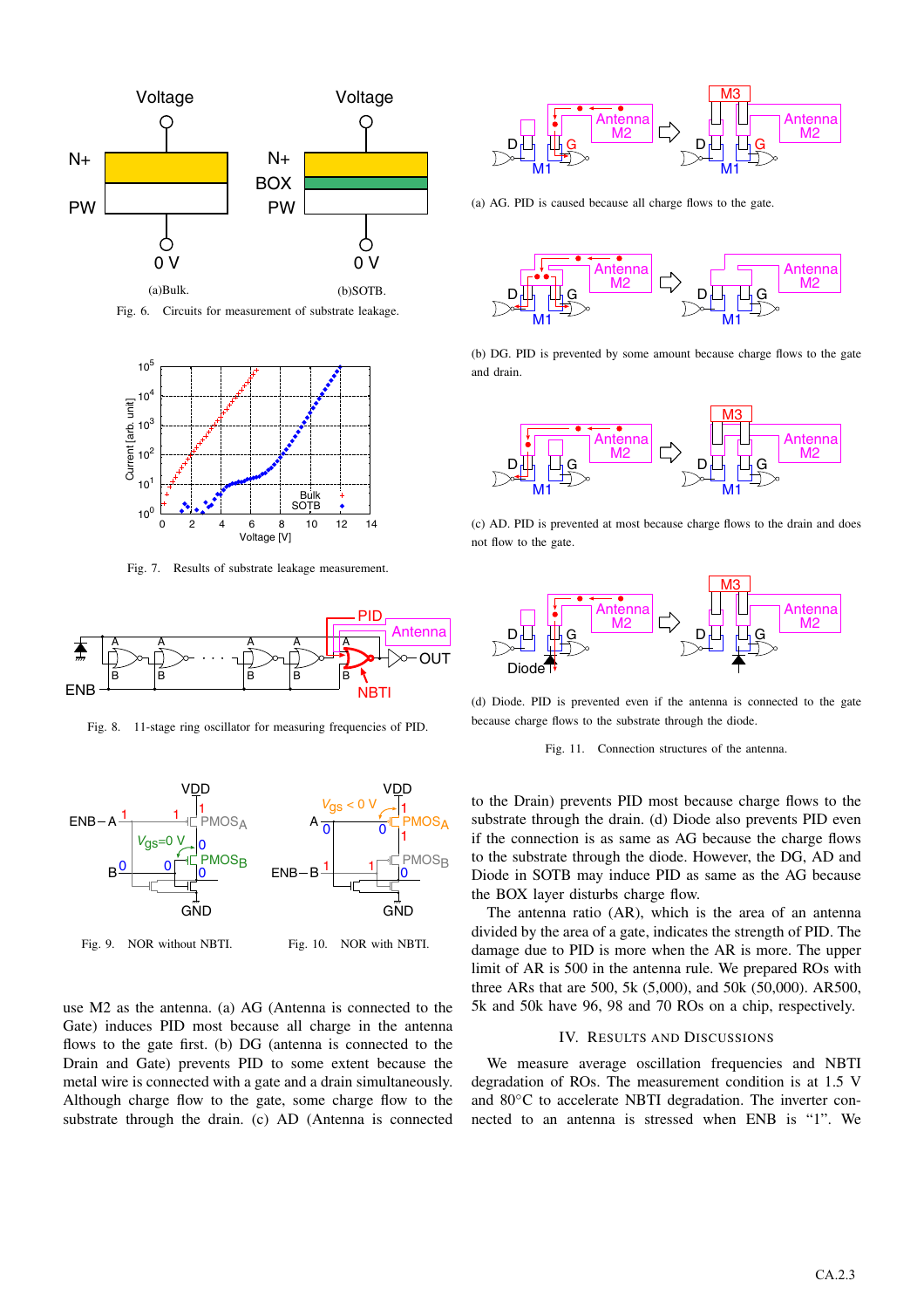keep ENB at "1" except when we measure its oscillation frequencies. We set ENB at "0" only for 24  $\mu$ s during measurement phase. The degradation rate is based on the initial average frequency of each structure by calculating the following equation.

$$
Degradation Rate = \frac{F_0 - F(t)}{F_0}
$$
 (1)

 $F_0$  is the initial frequency at  $t = 0$  s and  $F(t)$  is the frequency at time t. Fig. 12 shows results of NBTI degradations in the bulk. Dots are average of degradation rate in measurements and solid lines are fitting functions of Eq. (2). This equation is followed by the atomistic trap-based BTI model.

$$
f(t) = a * \log(t) + b \tag{2}
$$

If the fitting parameter  $a$  is larger, NBTI degradation is larger. Table I shows the fitting parameter a of all structures.

All of the dots and lines overlap among antenna structures in the AR of 500 as shown in Fig. 12(a). Fitting parameter  $a$ of AG and AD are 0.161 and 0.157, respectively. The NBTI degradation is almost equivalent in AR of 500. Fig. 12(b) shows the NBTI degradation in the AR of 5k. This result is also equivalent to the result in the AR of 500. There is no effect of NBTI caused by PID in those small AR.

Fig. 12(c) shows the NBTI degradation in the AR of 50k. The AG relatively increases with time. The AG degradation rate is over 1.5 times larger than the others. Fitting parameter a of AG and AD are 0.374 and 0.331, respectively. NBTI degradation increases if PID is larger. PID generates defects and NBTI increases because the defects trap carriers. The AD, DG and Diode structures are almost same degradation rate. PID is prevented by connecting an antenna to a drain even if the antenna is connected to a gate such as DG. The diode also prevents PID because charge flows to a substrate through the diode. If a designer of a chip obey the antenna rule, there is no effect of PID to NBTI. However, NBTI degradation is accelerated in the chip that of AR is 100 times larger than the upper limit of the antenna rule.

Fig. 13 shows the NBTI degradation in the SOTB. The NBTI degradation is almost equivalent in bulk and SOTB. SOTB can prevent PID by connecting an antenna to a drain as same as the bulk. We assume that charge passes through the BOX layer less than 10 nm by quantum tunneling because there is no other route of charge flow. We have shown the substrate leakage of SOTB by the quantum tunneling in section 2. Charge of the antenna can flow to the substrate even if there is the thin BOX layer. SOTB can prevent PID by connecting the antenna to the drain.

## V. CONCLUSION

We fabricated ring oscillators with antenna structures to verify PID in 65 nm bulk and SOTB processes and measured their frequencies. NBTI degradation is equivalent among antenna structures in less than the AR of 5k. In the AR of 50k, NBTI increases in the AG structure caused by PID most. NBTI has some correlation with PID because it generates defects into

TABLE I FITTING PARAMETER *a* OF EACH STRUCTURE

|            | AG    | AD    | difference |
|------------|-------|-------|------------|
| AR500:Bulk | 0.161 | 0.157 | 0.004      |
| AR500:SOTB | 0.240 | 0.236 | 0.004      |
| AR50k:Bulk | 0.374 | 0.331 | 0.043      |
| AR50k:SOTB | 0.375 | 0.322 | 0.053      |

gate oxide and defects trap carriers. The NBTI degradations are equivalent in AD, DG and Diode structures. Connecting the antenna to the drain or the diode can prevent PID. Both bulk and SOTB prevent PID by connecting an antenna to a drain. Charge can pass through thin BOX layers of less than 10 nm by quantum tunneling. The thin BOX layers of 10 nm in SOTB are effective in relieving reliability issues besides the back bias controllability.

## ACKNOWLEDGMENT

This work was done in "Ultra-Low Voltage Device Project" of LEAP funded and supported by METI and NEDO. The TEG for this work was designed by utilizing the EDA system supported by the VLSI Design and Education Center (VDEC), the University of Tokyo in collaboration with Synopsys Inc., Cadence Design System and Mentor Graphics Inc.

## **REFERENCES**

- [1] R. Kishida, A. Oshima, M. Yabuuchi, and K. Kobayashi, "Initial and long-term frequency degradation on ring oscillators from plasma induced damage in 65 nm bulk and silicon on thin BOX processes," in *SSDM*, 2014, pp. 52–53.
- [2] S. Arasu, M. Nourani, F. Cano, J. Carulli, and V. Reddy, "Asymmetric aging of clock networks in power efficient designs," in *ISQED*, 2014, pp. 484–489.
- [3] V. Huard, C. Parthasarathy, C. Guerin, T. Valentin, E. Pion, M. Mammasse, N. Planes, and L. Camus, "NBTI degradation: From transistor to SRAM arrays," in *IRPS*, 2008, pp. 289–300.
- [4] W. H. Choi, S. Satapathy, J. Keane, and C. H. Kim, "A test circuit based on a ring oscillator array for statistical characterization of plasmainduced damage," in *CICC*, 2014, p.14-3.
- [5] K. S. Min, C. Y. Kang, O. S. Yoo, B. J. Park, S. W. Kim, C. Young, D. Heh, G. Bersuker, B. H. Lee, and G. Y. Yeom, "Plasma induced damage of aggressively scaled gate dielectric (EOT *<* 1.0nm) in metal gate/high-k dielectric CMOSFETs," in *IRPS*, 2008, pp. 723–724.
- [6] H. Kukner, S. Khan, P. Weckx, P. Raghavan, S. Hamdioui, B. Kaczer, F. Catthoor, L. Van der Perre, R. Lauwereins, and G. Groeseneken, "Comparison of reaction-diffusion and atomistic trap-based BTI models for logic gates," *IEEE Trans. on Dev. & Mat. Rel.*, vol. 14, pp. 182–193, 2014.
- [7] B. Kaczer, S. Mahato, V. de Almeida Camargo, M. Toledano-Luque, P. Roussel, T. Grasser, F. Catthoor, P. Dobrovolny, P. Zuber, G. Wirth, and G. Groeseneken, "Atomistic approach to variability of biastemperature instability in circuit simulations," in *IRPS*, 2011, pp. XT.3.1–XT.3.5.
- [8] S. Zafar, Y. Kim, V. Narayanan, C. Cabral, V. Paruchuri, B. Doris, J. Stathis, A. Callegari, and M. Chudzik, "A comparative study of NBTI and PBTI (charge trapping) in SiO2/HfO2 stacks with FUSI, TiN, re gates," in *VLSI Tech. Symp.*, 2006, pp. 23–25.
- [9] R. Tsuchiya, M. Horiuchi, S. Kimura, M. Yamaoka, T. Kawahara, S. Maegawa, T. Ipposhi, Y. Ohji, and H. Matsuoka, "Silicon on thin BOX: A new paradigm of the CMOSFET for low-power highperformance application featuring wide-range back-bias control," in *IEDM*, 2004, pp. 631–634.
- [10] T. Hori, "Gate dielectrics and MOS ULSIs: Principles, technologies, and applications," *Springer series in electronics and photonics*, 1997.
- [11] B. P. Linder, J.-J. Kim, R. Rao, K. Jenkins, and A. Bansal, "Separating NBTI and PBTI effects on the degradation of ring oscillator frequency," in *IIRW*, 2011, pp. 1–6.